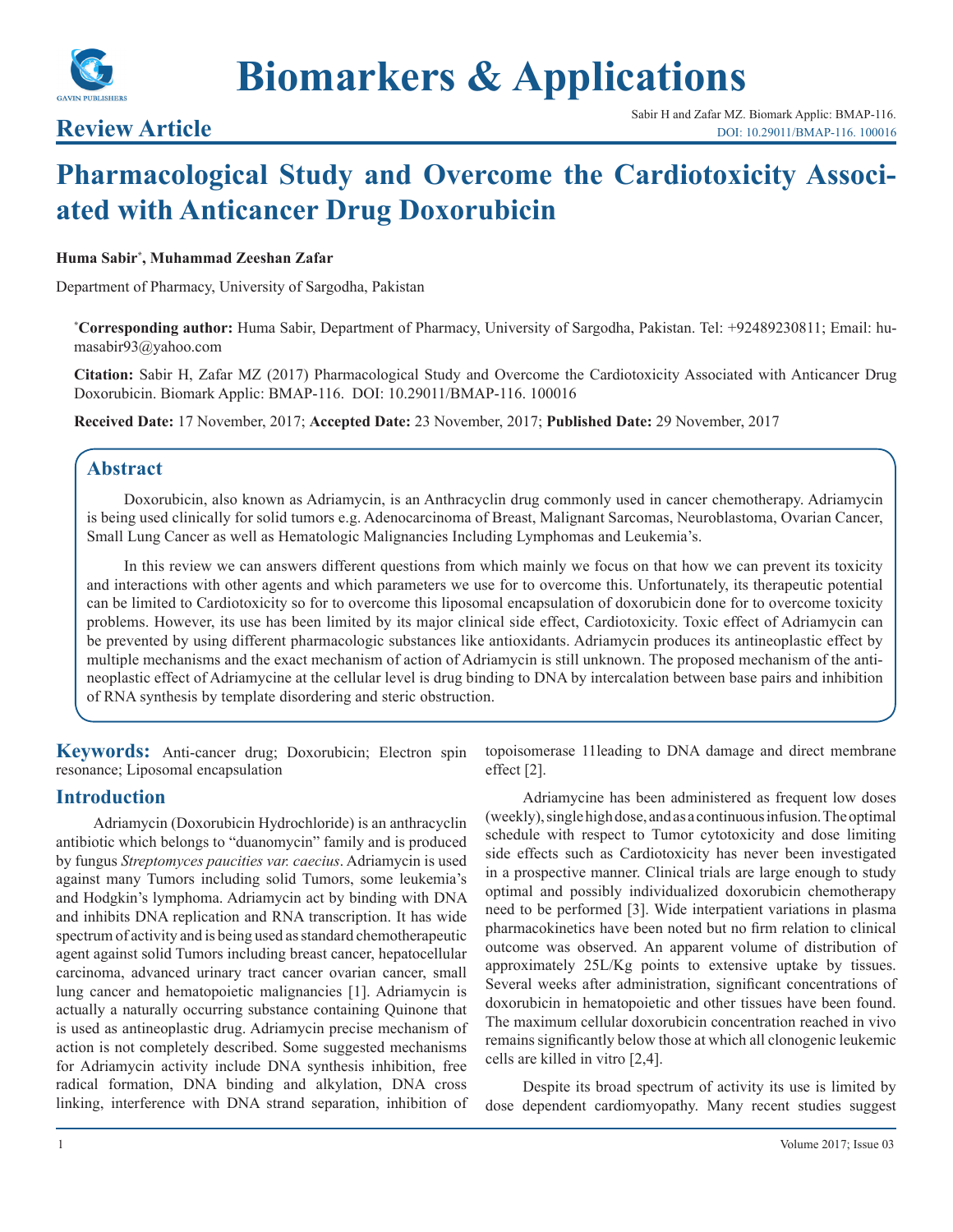**Citation:** Sabir H, Zafar MZ (2017) Pharmacological Study and Overcome the Cardiotoxicity Associated with Anticancer Drug Doxorubicin. Biomark Applic: BMAP-116. DOI: 10.29011/BMAP-116. 100016

that this cardiac toxicity of Adriamycin is due to cardiac reactive oxygen metabolism which leads to formation of drug induced free radicals (may also explain lipid peroxidation of cardiac membrane) and also the Adriamycin has inhibitory effect on cardiac enzymes to detoxify reactive oxygen metabolites. Sign and symptoms of Adriamycin toxicity are tachycardia, shortness of breath, ankle oedema, hepatomegaly, cardiomegaly, neck vein distention and pleural effusion [5]. Adverse effect can be prevented by using different pharmacologic substances e.g. vitamin E, a-tocopherol. Ascorbate, Qishenyiqi pills, N-acetylcystein. Vitamin E and ascorbate are antioxidants and inhibit formation of free radicals. Qishenyiqi pills improve cardiac function through inhibition of apoptosis of myocardial cells while N-acetyl cysteine increases non-protein sulfhydryl contents of heart and prevent drug induced cardiomyopathy.

# **Doxorubicin's Evaluation Several Aspects**

#### **Pharmacological Observations**

To study the relation between clinical and pharmacologic observations, 96 patients treated with Adriamycin were taken (with dosage schedule of 60mg/m2 I.V. for 3 weeks) has found that pharmacokinetics of Adriamycin showed a prolong plasma halflife, low urinary excretion, and undetectable levels in CSF. Patients with significant liver impairment showed elevated plasma level of Adriamycin, associated with severe toxicity, so dose reduction is necessary in such patients. Of the 82 evaluable patients, 10/25 with sarcomas, 15/26 with hematologic malignancies, 9/31 with carcinomas achieved complete or partial remission. An additional 22/48 has improved while 6 patients with solid Tumors had progressive CNS disease when responding systemically. So, Adriamycine can be used with relative safety and high efficacy in a dosage schedule that resulted from pharmacologic studies [6].

#### **Pharmacokinetics and Pharmacodynamic study**

Studied the pharmacokinetics and Pharmacodynamic of Adriamycin in normal healthy patient, plasma extraction technique utilizing Chloroform: isopropyl (1:1) and ammonium sulphate saturation has been used to isolate Adriamycin and its metabolites from human plasma. Adriamycin was the most prominent species in plasma and sex metabolites were isolated from Adriamycin by thin-layer chromatography. Three were aglycones and three were polar metabolites, one of which was identified as Adriamycinol. All metabolites appeared rapidly and disappeared according to biphasic or Tri Phase pattern. The most prominent metabolite was less polar aglycones is deoxy Adriamycin aglycones and the least prominent metabolite was Adriamycin aglycones. While dimethyl deoxy Adriamycinol aglycones showed variable pharmacokinetics in different patients. The polar metabolites were found in similar relative concentration to those in urine while aglycones metabolites were found to be in significant concentration in plasma and only small amount was present in urine.

# **Toxicity Parameters**

#### **Role of Oxidative Stress**

To assess the role of oxidative stress in Adriamycin toxicity, checked lipid metabolites in urinary excretion at 0,6,12,24,48,72 h after administration of Adriamycin (single oral administration and IV doses of 10mg/Kg). Urine excretion of malon-aldehyde (MDA), formaldehyde (FA), acetaldehyde (ACT) and acetone (ACON) was significantly increased at all time pointes examined after administration of Adriamycin. Following oral and IV administration, a significant increase was observed in myocardial and hepatic lipid peroxidation in mitochondrial and microsomal membranes and hepatic and myocardial nuclei DNA single strand break 24 h after administration

# **Electron Spin Resonance**

To checked degree of resistance to Adriamycin electron spin resonance spectroscopy was used to analyse the changes in membrane order parameter in sarcoma 180 cells under condition in which an alteration in cellular susceptibility to the chemotherapeutic agent Adriamycin is demonstrable. While para-magnetic probe 5-doxy1 Stearic acid was used to analyse changes in membrane fluidity and was associated with two phenomena which result in changed cellular response to Adriamycin: (1) the presence of oxygen deficient environment and (2) the expression of drug resistance. In hypoxic conditions, susceptibility to Adriamycin is increased and decrease in bulk membrane parameter was observed. Upon reoxygenation, the membrane fluidity and increased susceptibility to Adriamycin reverted to control conditions with the same time course. In drug resistant cells, a progressive decrease in membrane fluidity was observed correlated with the degree of resistance to Adriamycin [7].

### **Vitamin-E Study**

Here we discuss the study of the protective effect of Vitamin E; Adult male Sprague-Dawley rats received seven weekly subcutaneous injections of 2mg/Kg of doxorubicin and fed either standard diet or diet supplemented with alpha-tocopherol succinate. Treatment with accumulated dose of 14mg/Kg of doxorubicin caused mitochondrial cardiomyopathy as evidenced by histology, accumulation of oxidized cardiac proteins and significant decrease in mitochondrial calcium loading capacity. When rat is maintained on this alpha-tocopherol supplemented diet, it resulted in increased level of alpha-tocopherol in cardiac mitochondrial membrane and contents of oxidized cardiac proteins associated with doxorubicin treatment were diminished. However, it failed to protect against mitochondrial dysfunction and cardiac histopathology [8].

#### **Salvianolic Acid Study**

Here we studied the protection of Adriamycin toxicity by salvianolic acid A (Sai A), formation of Malon aldehyde and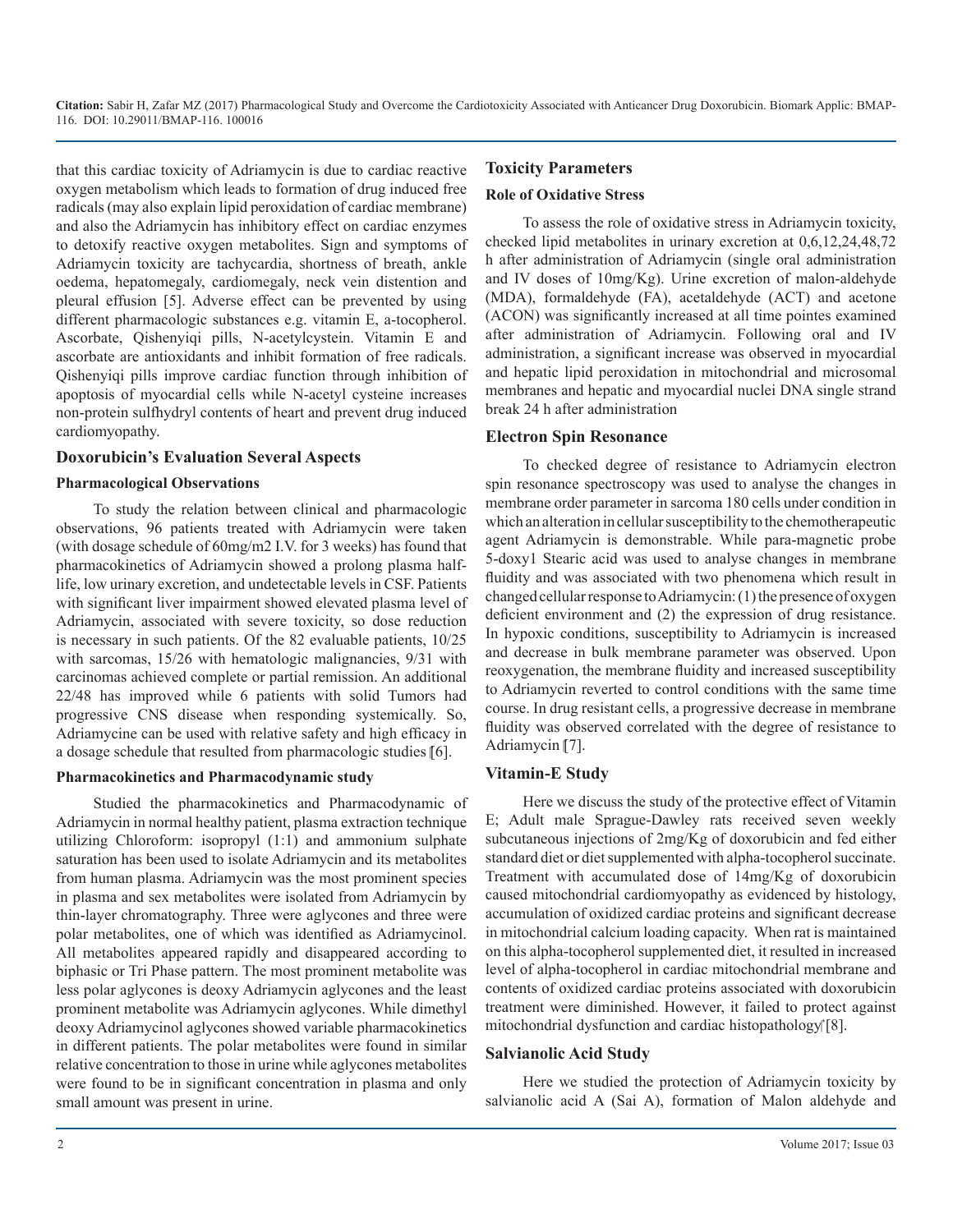rigidification of membrane were significantly reduced by the use of electron spin resonance it was found that Sai A has no significant effect on formation of Adriamycin Semi Quinone Radicals (AQ) while hydroxyl radicals generated by electron transfer from AQ to  $H_2O_2$  was scavenged by sai A dose dependently. And has no effect on antitumor activity of Adriamycin in L1210 ascetic Tumor cells and in mice with  $p388$  ascetic Tumor [9].

# **Adriamycin And Its Standard Preparation's Doses**

Adriamycin produce antineoplastic effect at frequent low doses (weekly), single high dose, and as a continuous infusion. It is supplied in hydrochloride form as sterile red-orange lyophilized powder containing lactose and as a sterile parenteral, isotonic solution with sodium chloride for IV uses only $[10]$ .

# **Adriamycin (Doxorubicin HCL) For Injection, USP**

- Each 10mg lyophilized vial contains 10mg of doxorubicin hydrochloride, USP and 50mg of lactose monohydrate, NF.
- Each 20mg lyophilized vial contains 20mg of doxorubicin hydrochloride, USP and 100mg of lactose monohydrate, NF.
- Each 50mg lyophilized vial contains 50mg of doxorubicin hydrochloride, USP and 250mg of lactose monohydrate, NF.

# **Adriamycin (Doxorubicin) Injection, USP**

- Each 2mg/ml, 5ml (10mg) vial contain 10mg doxorubicin hydrochloride, USP; sodium chloride 0.9% (to adjust tonicity) and water for injection q.s; pH adjusted to 3 using hydrochloric acid.
- Each 2mg/ml, 10ml (20mg) vial contain 20mg doxorubicin hydrochloride, USP; sodium chloride 0.9% (to adjust tonicity) and water for injection q.s; pH adjusted to 3 using hydrochloric acid.
- Each 2mg/ml, 25ml (50mg) vial contains 50mg doxorubicin hydrochloride, USP; sodium chloride 0.9% (to adjust tonicity) and water for injection q.s; pH adjusted to 3 using hydrochloric acid.
- Each 2mg/ml, 100ml (200mg) multiple dose vial contain 200mg doxorubicin hydrochloride, USP; sodium chloride 0.9% (to adjust tonicity) and water for injection q.s; pH adjusted to 3 using hydrochloric acid.

# **Discussion**

The concentration of doxorubicin decreases exponentially with distance from Tumor blood vessels, decreasing to half its perivascular concentration at a distance of about 40 to 50 micrometer the mean distance from blood vessels to region of hypoxia is 90 to 140 micrometers in these Tumors. Many viable Tumor cells are not exposed to detectable concentration of drug following a single injection. Unfortunately, the long-term use of this drug is limited due to cardiac toxicity, especially drug-induced congestive heart failure.

# **Cardiotoxicity Caused by Adriamycin and How to Prevent This???**

Doxorubicin Cardiotoxicity can be characterized as either type 1 or type 2 Cardiotoxicity based on the effect of the agent on cardiomyocytes. Type 1 Cardiotoxicity is caused by cardiomyocytes death, either through necrosis or apoptosis, and as a result is not reversible. Type 2 Cardiotoxicity is caused by cardiomyocytes dysfunction rather than cell death, and therefore may be reversible. The long-term Cardiotoxicity caused by the Anthracyclines includes cardiomyocytes death and therefore represent a type 1 toxicity Doxorubicin Cardiotoxicity can be prevented by liposomal encapsulation, by using different pharmacological substances like, antioxidant, and by limiting the total dose of drug.

As result, Anthracyclines (doxorubicin) remain an important class of drugs in treatment of cancer, but also remain a problematic chemotherapeutic agent given their cardio toxic effects. Close monitoring of patients is essential to decrease the risk of anthracyclin-induced Cardiotoxicity as is the early implementation of cardio protective therapies, especially in those individuals at increased risk of developing left ventricular dysfunction in response to Anthracyclines. The likelihood of avoiding or reducing the cardio toxic effects of these agents while improving the ontological benefits of the therapy can be increased by close collaboration, between the oncologist and cardiologist.

# **Liposomal Encapsulation**

Cardiotoxicity can be prevented by liposomal encapsulation, there is PEGylated (polyethylene glycol coated) liposomalencapsulated form of doxorubicin, solid as Doxil. It was developed to treat Kaposi's sarcoma, an AIDS-related cancer that causes lesions to grow under the skin, in the lining of the mouth, nose and throat, or in other organs. The polyethylene glycol coating results in preferential concentration of doxorubicin in the skin. However, this also results in side effects called Palmer Plantar Erythrodysesthesia (PPE), more commonly known as hand-foot syndrome. Following administration of this form of doxorubicin, small amounts of the drug can leak from capillaries in the palms of the hands and soles of feet. The result of the leakage is redness, tenderness, and peeling of the skin that can be uncomfortable and even painful. In clinical testing at 50mg/m2 dosing every 4 weeks, half of people developed hand-foot syndrome. The rate of this side effect limits the dose of this formulation that can be given as compared with plain doxorubicin in the same treatment regimen, thereby limiting potential substitution.

Substitution would be desirable. Because liposomal encapsulated doxorubicin is less cardio toxic then encapsulated doxorubicin. This form is also approved by FDA for treatment of